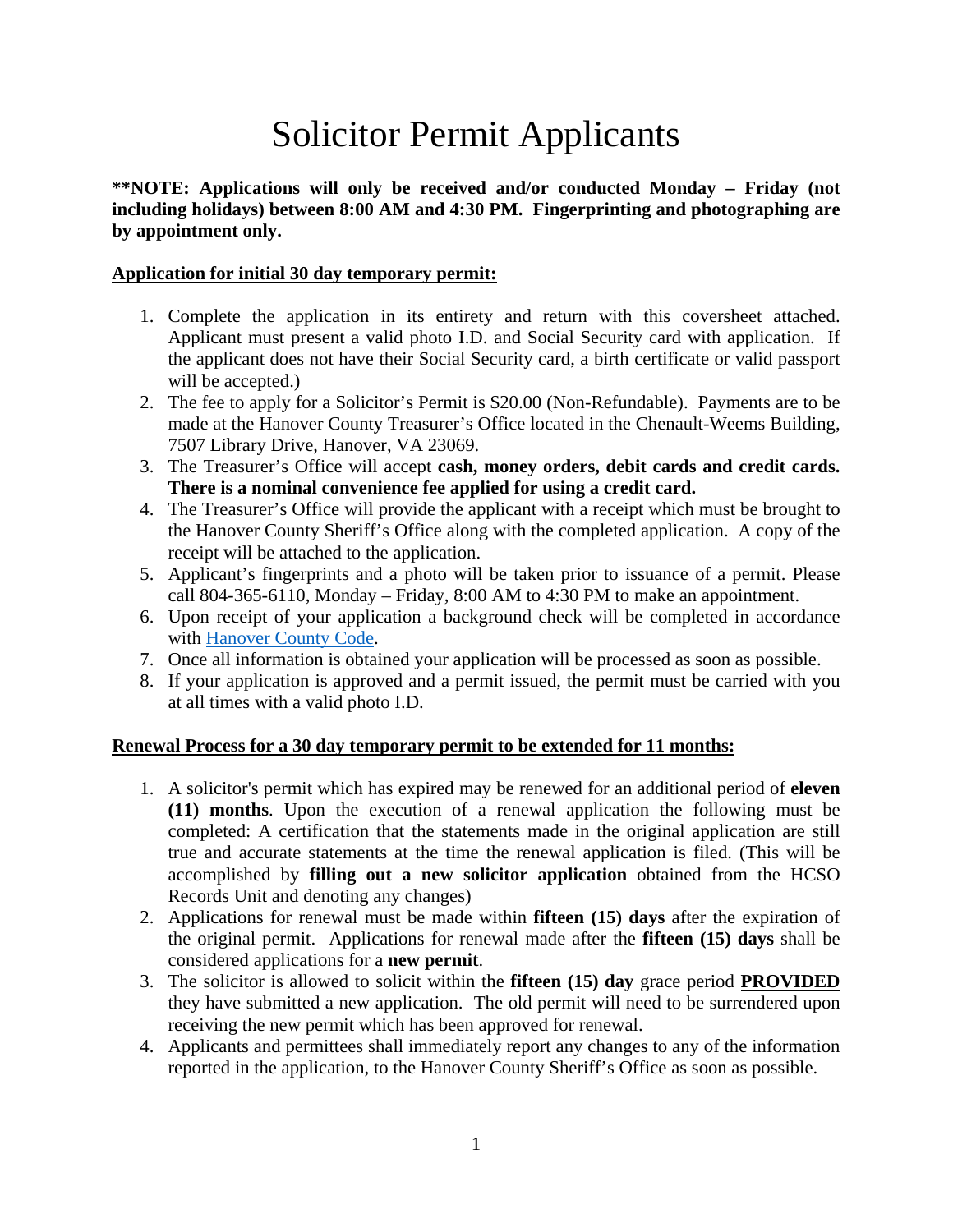**\*\*NOTE**: Upon completion, please provide a reliable call back number for notification of the completion of the application process.

#### Renewal Process for  $2<sup>nd</sup>$  year and all subsequent renewals:

- 1. A solicitor may renew their permit each year by submitting a new application within **fifteen (15) days** of the expiration date of their permit. They will need to provide a **valid photo I.D. and Social Security card with application**. If the applicant does not have their Social Security card, **a birth certificate or valid passport will be accepted**.
- 2. The fee to apply for a Solicitor's Permit is \$20.00 (Non-Refundable). Payments are to be made at the Hanover County Treasurer's Office located in the Chenault-Weems Building, 7507 Library Drive, Hanover, VA 23069.
- 3. The Treasurer's Office will accept **cash, money orders, debit cards and credit cards. There is a nominal convenience fee applied for using a credit card.**
- 4. The Treasurer's Office will provide the applicant with a receipt which must be brought to the Hanover County Sheriff's Office along with the completed application. A copy of the receipt will be attached to the application.
- 5. Applicant's fingerprints and a photo will be taken prior to issuance of a permit. **Please call 804-365-6110, Monday – Friday, 8:00 AM to 4:30 PM to make an appointment.**
- 6. Upon receipt of your application a background check will be completed in accordance with [Hanover County Code.](https://library.municode.com/va/hanover_county/codes/code_of_ordinances?nodeId=COCO_CH21SO)
- 7. Once all information is obtained your application will be processed as soon as possible.
- 8. The solicitor is allowed to solicit within the **fifteen (15) day** grace period **PROVIDED** they have submitted a new application. The old permit will need to be surrendered upon receiving the new permit which has been approved for renewal.
- 9. If your application is approved and a permit issued, the permit must be carried with you at all times with a valid photo I.D.

**\*\*NOTE**: Upon completion, please provide a reliable call back number for notification of the completion of the application process.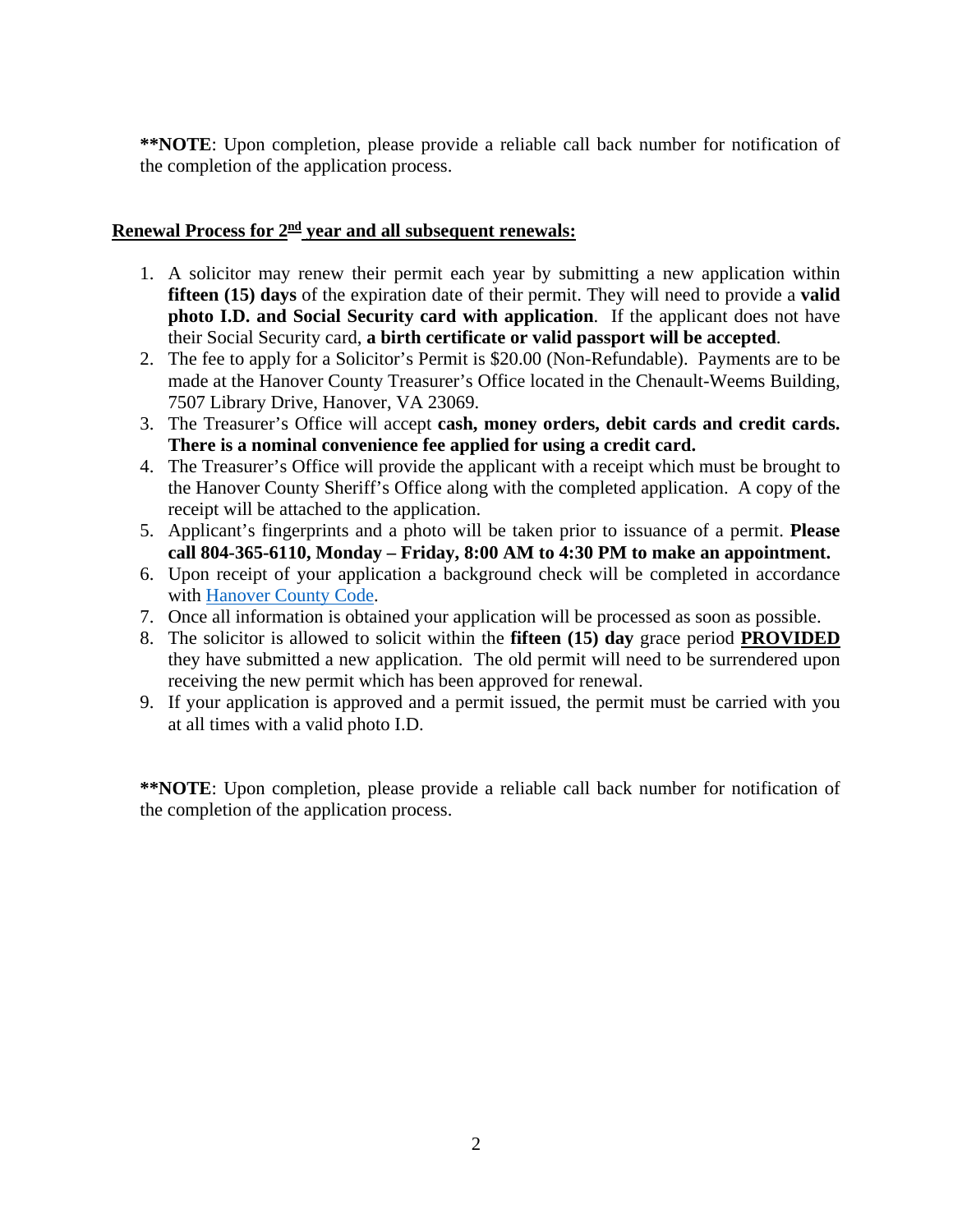

## **HANOVER COUNTY SOLICITOR'S PERMIT APPLICATION**



| Applicant's Full<br>Legal Name:                                                                                                                                                                                                                                                                                             |  |             | Date of                                                                                                                                                                                                                              |  |
|-----------------------------------------------------------------------------------------------------------------------------------------------------------------------------------------------------------------------------------------------------------------------------------------------------------------------------|--|-------------|--------------------------------------------------------------------------------------------------------------------------------------------------------------------------------------------------------------------------------------|--|
| Permanent                                                                                                                                                                                                                                                                                                                   |  |             |                                                                                                                                                                                                                                      |  |
|                                                                                                                                                                                                                                                                                                                             |  |             | City: Eye Hair<br>City: State: Zip Code: Eye Color: Eye Hair<br>City: Color: Color: Color: Color: Color: Color: Color: Color: Color: Color: Color: Color: Color: Color: Color: Color: Color: Color: Color: Color: Color: Color: Colo |  |
|                                                                                                                                                                                                                                                                                                                             |  |             |                                                                                                                                                                                                                                      |  |
| Present                                                                                                                                                                                                                                                                                                                     |  |             | Room or                                                                                                                                                                                                                              |  |
|                                                                                                                                                                                                                                                                                                                             |  |             |                                                                                                                                                                                                                                      |  |
| Last                                                                                                                                                                                                                                                                                                                        |  |             |                                                                                                                                                                                                                                      |  |
|                                                                                                                                                                                                                                                                                                                             |  |             | City: State: State: Zip Code: Length of Stay:                                                                                                                                                                                        |  |
|                                                                                                                                                                                                                                                                                                                             |  |             |                                                                                                                                                                                                                                      |  |
| Name of Current                                                                                                                                                                                                                                                                                                             |  | Present Job | Title:                                                                                                                                                                                                                               |  |
|                                                                                                                                                                                                                                                                                                                             |  |             | Telephone:                                                                                                                                                                                                                           |  |
|                                                                                                                                                                                                                                                                                                                             |  |             |                                                                                                                                                                                                                                      |  |
|                                                                                                                                                                                                                                                                                                                             |  |             |                                                                                                                                                                                                                                      |  |
|                                                                                                                                                                                                                                                                                                                             |  |             |                                                                                                                                                                                                                                      |  |
|                                                                                                                                                                                                                                                                                                                             |  |             |                                                                                                                                                                                                                                      |  |
| List the kind of goods offered for sale or the type of service(s) to be performed:                                                                                                                                                                                                                                          |  |             |                                                                                                                                                                                                                                      |  |
|                                                                                                                                                                                                                                                                                                                             |  |             |                                                                                                                                                                                                                                      |  |
| List the specific area(s) of Hanover that you will be working:                                                                                                                                                                                                                                                              |  |             |                                                                                                                                                                                                                                      |  |
|                                                                                                                                                                                                                                                                                                                             |  |             |                                                                                                                                                                                                                                      |  |
|                                                                                                                                                                                                                                                                                                                             |  |             |                                                                                                                                                                                                                                      |  |
| FOR HCSO OFFICE USE ONLY: The following must be attached by the HCSO Records Department:<br>Initial 30 Day<br>11 Month Permit<br>Subsequent Renewal<br>Copy of Paid Receipt from Treasurer's Office<br>Copy of ID & Social Security Card<br>$\blacktriangleright$ Date Stamp Applied<br>Records Department Initials & Date: |  |             |                                                                                                                                                                                                                                      |  |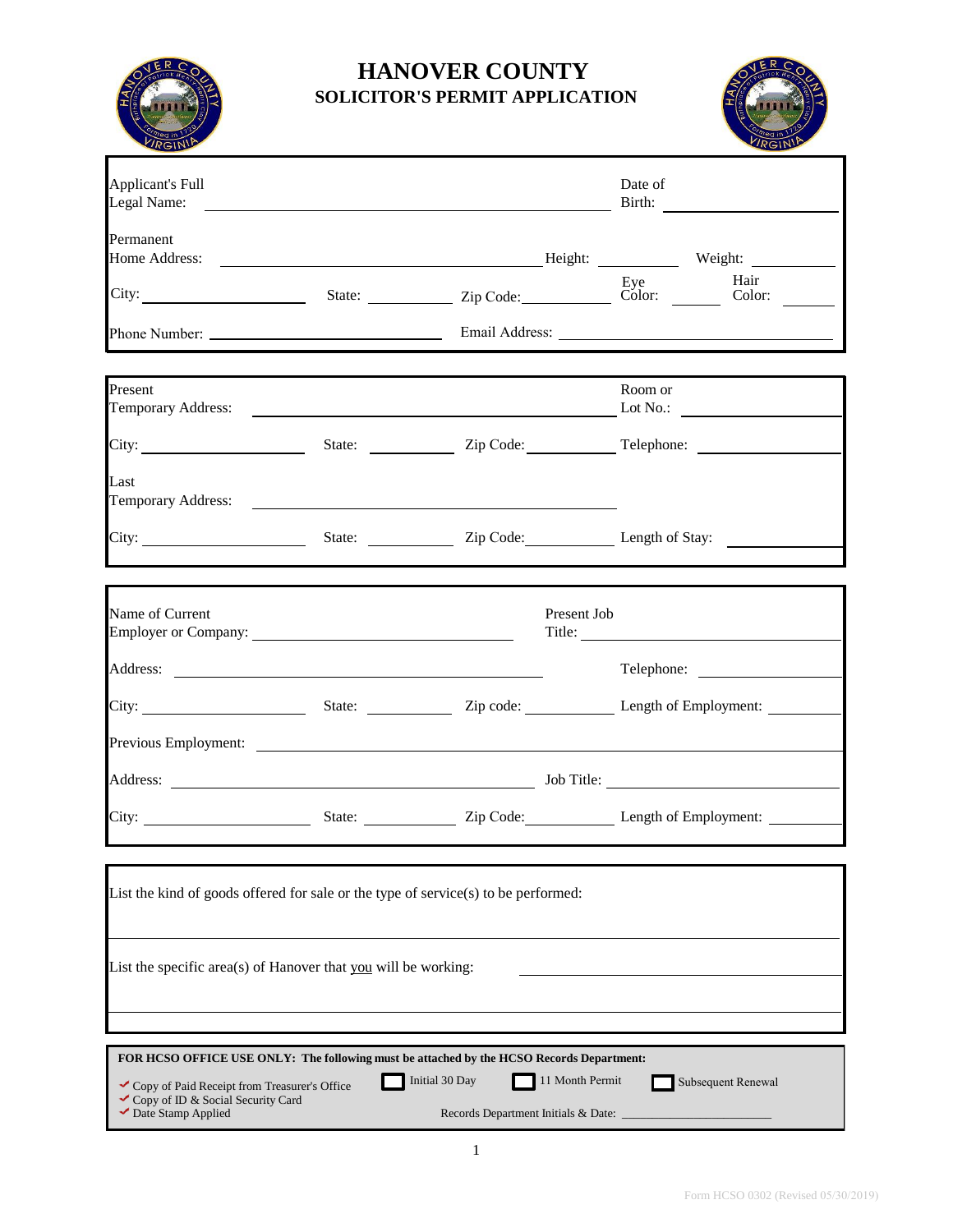| <b>Current Address</b>                                                                                                                                                                                                         |                                      |
|--------------------------------------------------------------------------------------------------------------------------------------------------------------------------------------------------------------------------------|--------------------------------------|
|                                                                                                                                                                                                                                |                                      |
| **REQUIRED SECTION FOR APPROVAL**                                                                                                                                                                                              |                                      |
| Make of Vehicles<br>Will Vehicle Be Used: Yes/No                                                                                                                                                                               |                                      |
|                                                                                                                                                                                                                                |                                      |
|                                                                                                                                                                                                                                |                                      |
| <b>Address Where Vehicle</b>                                                                                                                                                                                                   |                                      |
| the control of the control of the control of the control of the control of the control of the control of the control of the control of the control of the control of the control of the control of the control of the control  |                                      |
| **REQUIRED SECTION FOR APPROVAL**                                                                                                                                                                                              |                                      |
| Have you ever been convicted of a Felony? Yes No No No Date:                                                                                                                                                                   |                                      |
| Jurisdiction: State: State: State: State: State: State: State: State: State: State: State: State: State: State: State: State: State: State: State: State: State: State: State: State: State: State: State: State: State: State |                                      |
|                                                                                                                                                                                                                                |                                      |
|                                                                                                                                                                                                                                |                                      |
| Explain: List date and jurisdiction:                                                                                                                                                                                           |                                      |
| Have you ever been convicted of any offense? Yes                                                                                                                                                                               | No Explain:                          |
| Anticipated length of stay in Hanover as a solicitor:                                                                                                                                                                          |                                      |
| I certify that this information is true and accurate:                                                                                                                                                                          | <b>Applicant's Signature</b><br>Date |
| FOR OFFICIAL USE ONLY                                                                                                                                                                                                          |                                      |
| Recommended for approval to County Administrator<br>Captain Terry Sullivan for Colonel Dave R. Hines, Sheriff                                                                                                                  | Not Recommended                      |
| Signature                                                                                                                                                                                                                      | Recommended                          |
| Date                                                                                                                                                                                                                           |                                      |